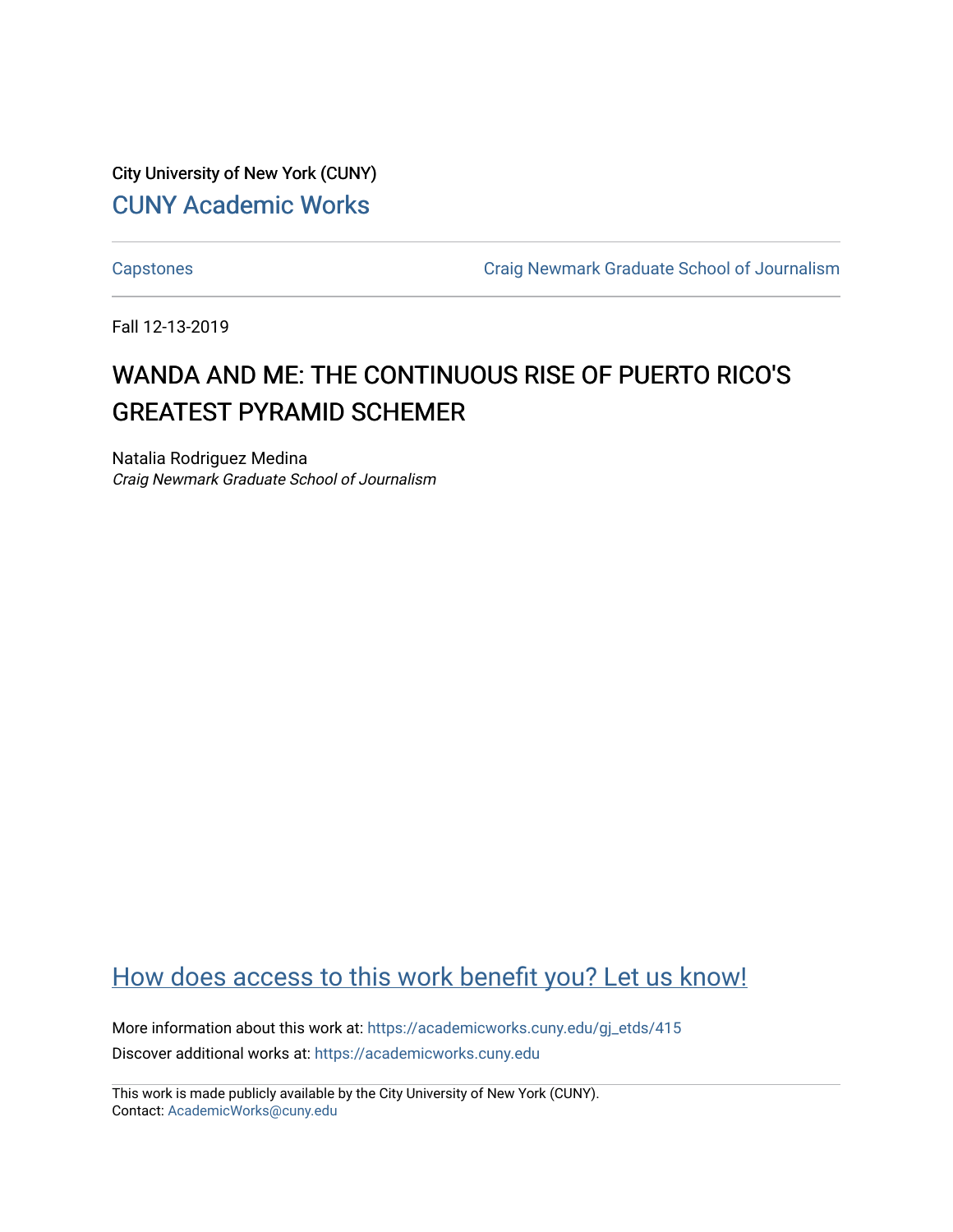

WANDA AND ME: THE CONTINUOUS RISE OF PUERTO RICO'S GREATEST PYRAMID **SCHEMER** 

Toa Alta, Puerto Rico would be a forgettable town if it didn't house Iglesia La Senda Antigua, the house of god's Apostle, Wanda Rolón. The church lies on the edge of the Metropolitan Area in a suburb of San Juan.

To get to it from the Luis Muñoz Marín International Airport, it takes you less than 30 minutes by car, and approximately 52 churches.

Wanda's church is massive, well not as big as Joel Osteen's 17,000 seat church in Houston, and it's nowhere as busy as Paula White's 20,000 congregates per week in Tampa. But for Puerto Rico, an island colony of 3.2 million, it's pretty damn big, with about 4,500 worshippers gathering over three services a week.

Some people say that Wanda Rolón personifies everything wrong with modern religion. Stories were told of how she would shame people who tithed less than what was expected of them, how she would say God had spoken his will directly to her to get what she wanted, or how she used the power of prayer to perform miracles, which usually included chantlike praying, hysterical sobbing, and fainting.

I had come to see for myself, to separate truth from myth and investigate why over 4,000 people gathered weekly in her temple.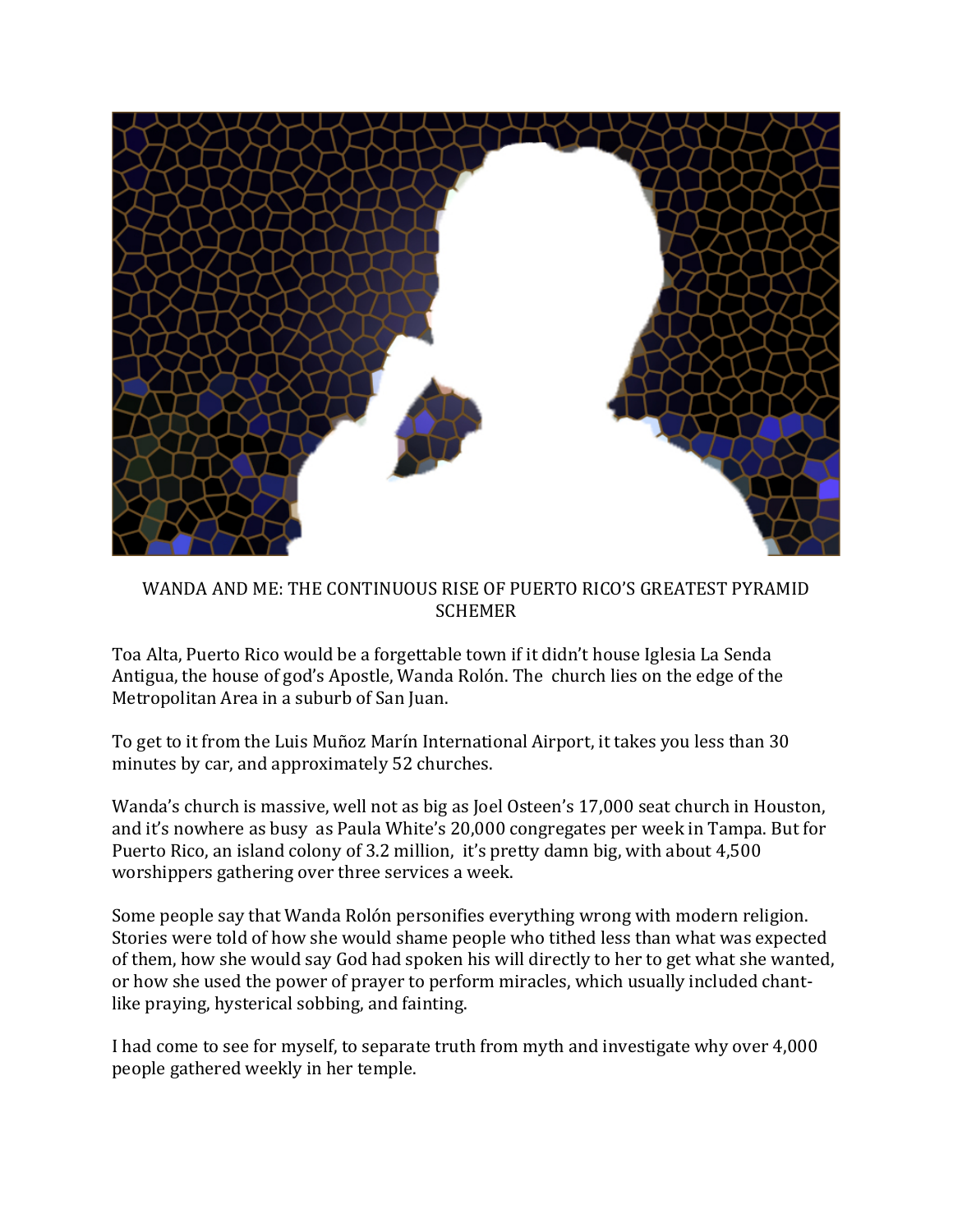Puerto Rican media reports extensively on Wanda. She buys expensive clothes, cars, and jewelry, and uses her social media, especially Facebook, a powerful, powerful tool within Hispanic communities, to preach, pray, and of course, ask for money. She's at the center of gossip and conservative political activism. She's a "bad Christian", and as a person who shares that moniker, albeit for entirely different reasons, I knew I had to meet her.

Weeks prior to my visit, I had spoken to friends, church goers, about why they felt so negatively about Wanda. It all boiled down to one concept: Greed. Money. Cash.

People would tell me to look out for ATM machines in the outskirts of the temple. Or to notice how the people who sat closer to the altar are the ones who give the highest offerings. None of this was true. So if none of this was true, was she actually doing anything wrong?

As I approached the massive bright blue and orange tabernacle, the smiling faces of Apostle Wanda and her husband, Pablo Ortega, welcomed me to the house of the lord on a gigantic digital billboard that sits on the edge of the property. On the same plot as the temple were dozens of rows of parking space. It seems as though Wanda owns the entire block. Aside from Senda Pizza, the lot directly across the street houses her original church and the headquarters of her TV and radio stations. The white and blue two story building that used to be a temple looked like it could sit no more than 200 people. The old metal windows were sealed shut, and you could only peer darkness through the old stained door. The letters that once said "La Senda Antigua" have mostly falling, leaving behind an outline of their shape.

I entered through the foyer on the west side, a sterile white lobby with two vending machines in a corner, a welcoming desk at the front, and no ATM machine. I was greeted by one of Senda Antigua's many associate pastors, Zulema Flores. After I revealed to her that I was visiting out of curiosity, she assured me that it was the Holy Ghost that brought me there that day.

Browsing through the lobby, I found Wanda and Pablo smiling up at me from a welcome pamphlet. In it, the numerous acquisitions of her empire are listed as blessings from God, and all for the purpose and glory of God. La Senda Antigua follows the teachings of Matthew Chapter 28 verse 19: *"Go ye therefore and teach all nations, baptizing them in the name of the Father, and of the Son, and of the Holy Ghost,"* and they make it clear that the reason for ever expansion is to fulfill that mandate.

Then I noticed an open hole in the far back of the lobby: a gift shop, something I had only seen near the Vatican. In it, stands containing all of The Pastor Who Sings'--that's what they call her, *La pastora que canta--* music albums, like "Casa Abierta" (Open House) and "Invicta" (undefeated). Her and other religious literature like Bibles, self-help books, and children's books are also in inventory.

As I stepped inside, I got the feeling that I was in a theater about to watch a play, not a Christian service. Hell, the service is organized in the same way a three arc play would be.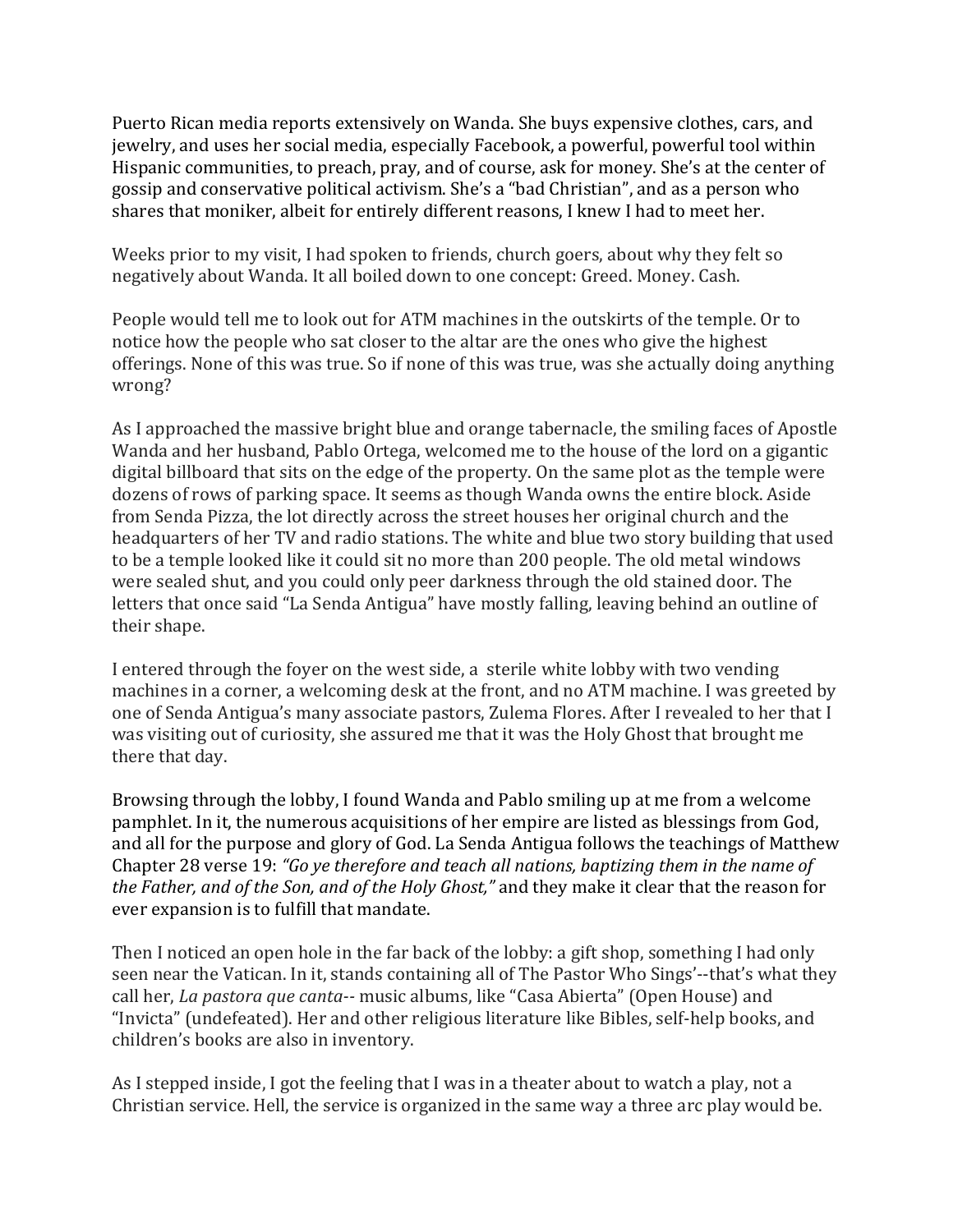The first act: Worship. It's the foreplay of the service, it puts you in the mood for the rest of the service.

Second act is the offering. *La ofrenda*, the moment congregates give to the church for what the Lord has given them.

Finally, the climax, the service. It's when the miracles happen, when the Apostle, through God, heals. It's the moment when God truly shows off.

The worship ended. People clapped. "Gracias Dios," they yelled. *La ofrenda* was about to begin.

It was 1983, and a young gospel singer received a message from God. He was very clear: she needed to drop everything and serve him. So began a career that has spanned 30 years, and throughout it all, there were two figures that were consistent: Her husband, Pablo, and God, whom she had direct access to. She proceeded to study theology, and opened up her first church in Toa Alta with only seven members.

That small church turned into a temple that could house 2,000 people. And after a few years, Wanda received a new message from God, which she called a "huge faith challenge." In her memoir, "No Moriré" (I shall not die), Wanda recalls God telling her that this new place had to have the capacity to gather about 5,000 people. But it took nearly a decade for her and Pablo to find a plot of land, and when they did, a 5,000 seat temple they built. On July 25, 2000, she opened the doors to Tabernáculo de Alabanza y Restauración la Senda Antigua. Everything was going great, until she received a prophetic message from a fellow pastor: a moment of great trial would come to her life "through an attack directly from hell itself."

Shortly after, Wanda was diagnosed with liver cancer. According to her memoir, the prognostic was not good. Her cancer was advanced, and she needed to find a way to get on the list. Unfortunately, there is no center for liver transplants in Puerto Rico, so after receiving help from congregates, she was able to be placed on a list in Jacksonville, FL. Wanda remembers how the *Satanás* would try to penetrate her head with negative vibes, but she would try to focus on Jesus.

"I couldn't die at a time when the ministry was growing in large dimensions. I chose to live and not die. I clung to God's promises with all my strength," she wrote.

Wanda knew her miracle was going to happen, and believes it was prayer—and not money—that gave her her desire. After months, God had told her she would get a Godly liver. An acquaintance's cousin, the daughter of a pastor, had died, and her family decided that they wanted the liver to go to Wanda. Death is not a tragedy for the Christian, Wanda said. She got a Godly liver, and decades of life.

And as her ministry kept growing, so did her her assets. Rolón slowly built a media and entrepreneurial empire unlike any other in Puerto Rico. Besides the temple, the two radio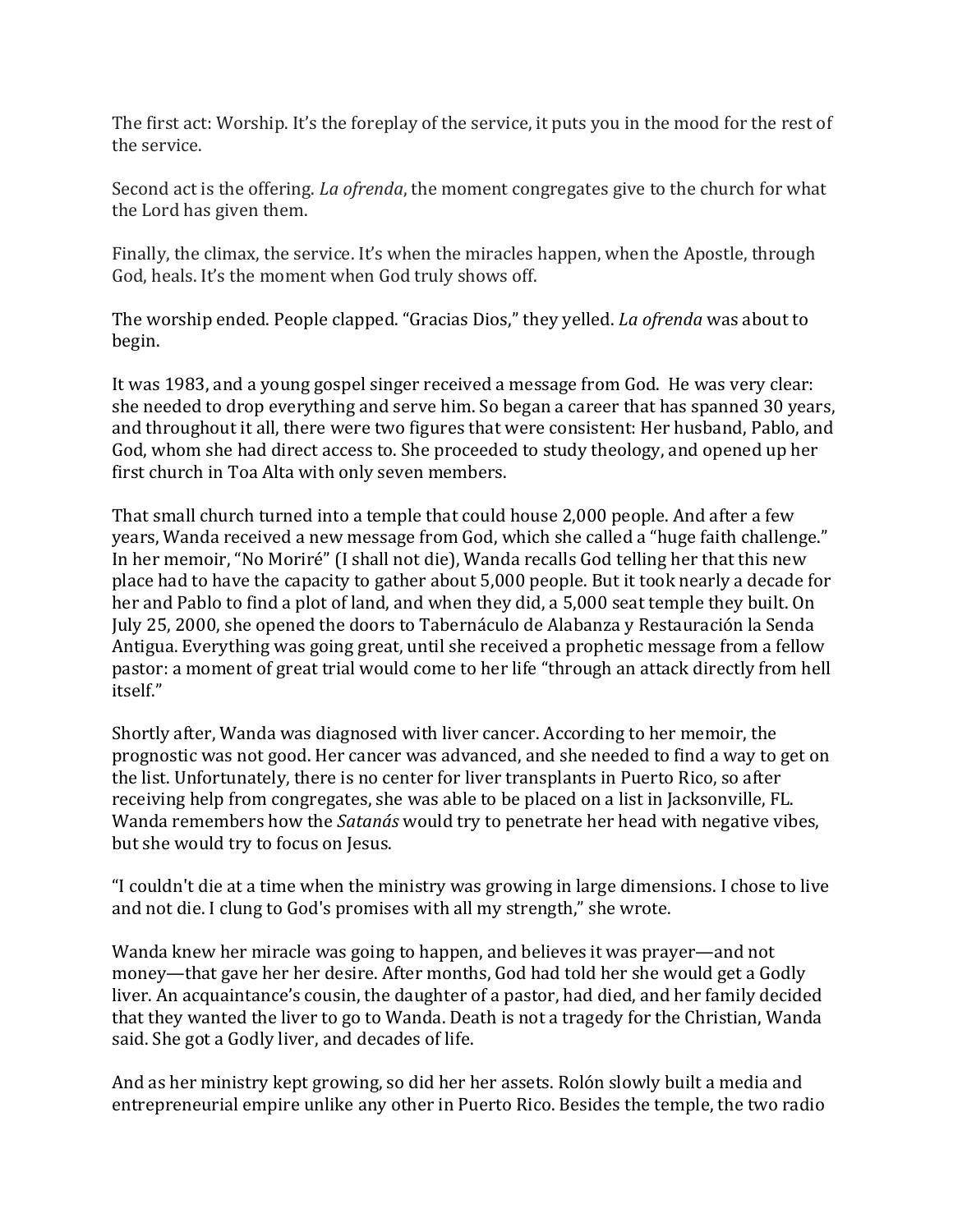stations—92.1 FM and 104.1 FM—, TV station Cadena de Restauración Senda Broadcasting Network (SBN) Channels 15 y 48 — that includes a "blessed" satellite that makes reaching other countries possible. Two private academies: Academia Cristiana Yarah, off the road of the main temple, and Colegio Universitario La Senda Antigua (C.U.S.A.) —located inside the main temple, one retreat site—Centro de Retiros del Caribe La Senda Casona off an unnamed road in Bayamón, and finally, a counseling center, Movimiento Conciliar de Restauración La Senda Antigua, Inc., with no undisclosed location or employees. Rolón had slowly built a media and entrepreneurial empire unlike any other in Puerto Rico.

But Apostle Wanda remains a controversial figure in the faith community in Puerto Rico. Her prosperity gospel and severe ties to local politics have created a myth, a warning to small children, a bad Christian.

Wanda all but trademarked the theological conservatism that demonizes behavior that isn't Christlike. She's made it her mission to see through it that God's plan for Puerto Rico is fulfilled through her. To do this, she's made powerful allies in conservative politicians. With their help—and the expansive reach of her social media—

Wanda has advocated for laws that criminalize LGBTQ people, fiercely advocated for a religious freedom bills that prevent Christians from being discriminated upon in the workplace over the summer, and helped shoot down the gender perspective curriculum that would touch on LGBTQ subjects, gender equality, and gender violence that the Department of Education was going to implement back in 2014.

But Wanda Rolón is not the first to walk down this path, especially in Puerto Rico.

After centuries of colonization from Spain and the United States, the island once filled with pagan nature gods is now 97% Christian, around 45% Catholic, brought by the Spaniards, and closely behind is Protestantism, with 42%, brought and fortified by the Americans.

And like Wanda, Puerto Rico has seen its fair share of mega-pastors. The Fonts used to be the first family of mega-churches in Puerto Rico. The patriarch, Rodolfo Font, is known for his outlandish charisma, and head turning projects, like a massive, 20-story building called the *Museo de la Biblia* or bible museum, with a creationist theme and a huge T-Rex model outside. Then, there are the Raschkes, where father, Jorge, became an international preacher and a household name in the island for spreading conservative evangelical views and attending protests in the name of the lord, and daughter, Kimmy, was a member of the Senate representing the statehood party and supporting bills that aligned with her father's views. Finally, there are the Guidinis, led by matriarch Elizabeth, who established her ministry in the 80s, much like Wanda, and has managed to create one of the largest followings in the Metropolitan area, preaching about healing and salvation.

Although they all shadow compared to Wanda, they were not pioneers, but merely followers.

<https://www.youtube.com/watch?v=BgRxSLlRunw&feature=youtu.be>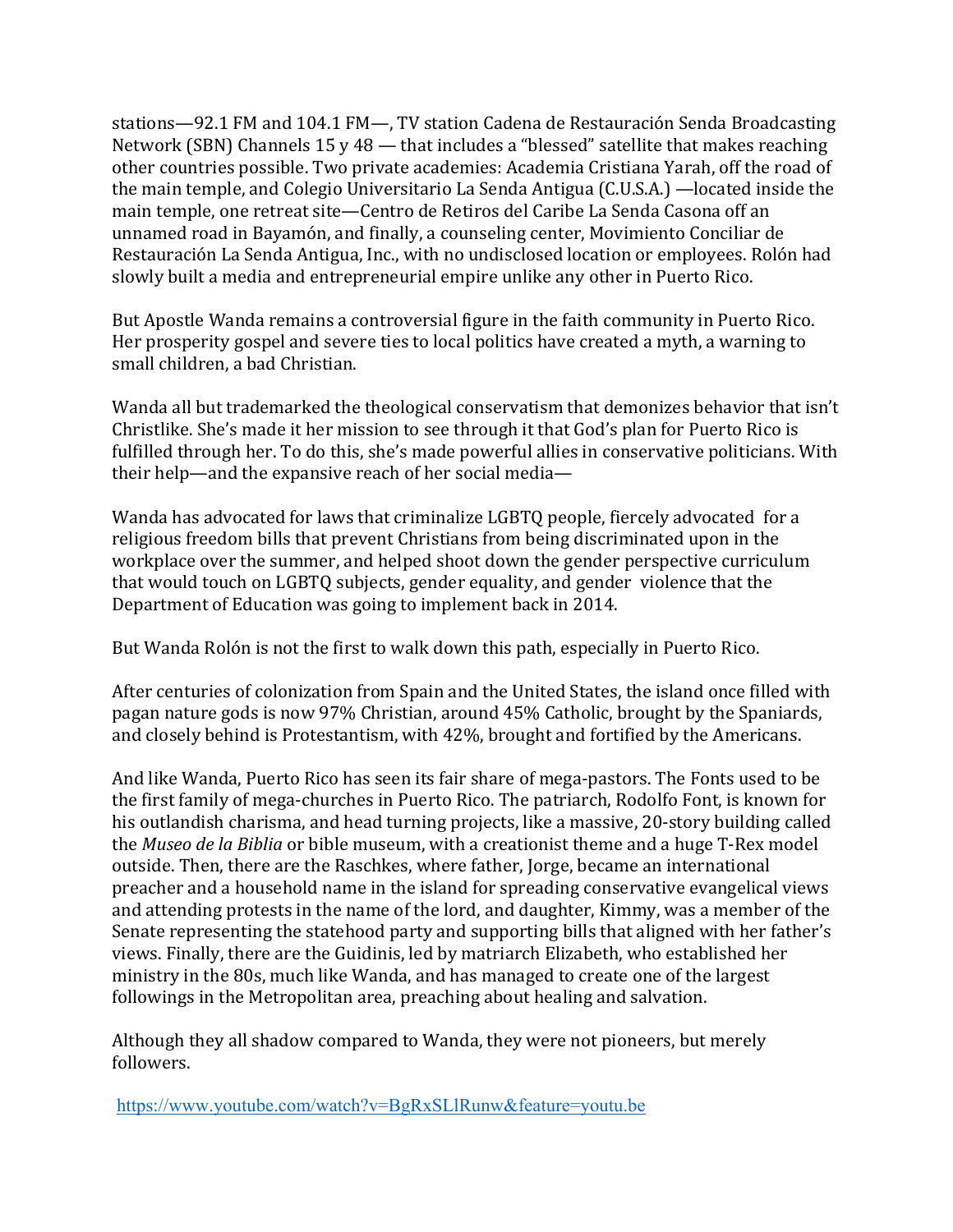Before The Beatles forever changed pop culture appreciation in the 60s, there was Aimee Semple McPherson. During the 1920s, Aimee was a superstar, drawing crowds of thousands and using charisma to deliver the word of God. A Canadian-American citizen, Aimee is [ac]credited as the first superstar preacher, using unconventional methods like driving cross country in "gospel van" preaching and marching down the streets of Los Angeles with Hollywood celebrities to her church to draw attention, and that she did. It's said that her arrival at train stations would gather more people than Presidents. When she inaugurated her church in 1923—which seated over 5,000 people—thousands gathered to see her, and many called her their queen.

Since the inception of megachurches and superstar pastors, the reliance on communications has always been synonymous with growth and expansion, and it all started with her. She was the first woman in the United States to obtain a radio license, and not only changed the way people use media today, but changed the way religions get their messages across. Aimee Semple McPherson is the mother of the megachurch, and left behind a legacy that serves millions of people today.

For decades, and unbeknown to those born after the 1950s, Aimee set an example that spawned pastor after pastor into the spotlight. Like Wanda, many of these rely on the use of telecommunications and in the last decade, social media, to preach.

Tammy Faye Bakker and her husband Jim Bakker created a PTL (Praise the Lord) in the 1970s, a television program later turned ministry where the couple preached prosperity gospel. They used over the top entertainment to preach the word of God, and generated more than \$120 million annually.

In 1987, Joyce Meyer and her husband Dave founded Joyce Meyer Ministries, a non-profit organization that seeks to . The couple currently uses digital live streams, television programs, podcasts, conferences, books, CDs, and humanitarian missions to

More recently, there's Paula White, Trump's pastor, and possibly the most famous female pastor of the decade. White's gospel is simple: spreading the word of God. And very much like Wanda, Paula uses her power and political connections to create a media empire that reaches millions worldwide.

The Great Commission. The mandate to go and spread the word of God through all nations is the basis of most super pastors' excuse to continue acquiring and expanding their mediatic empires. With the help of social media and changes in telecommunications, Wanda, Joyce, Paula, and Aimee have done God's work.

To achieve the status of megachurch, there needs to be a steady weekly attendance of at least 2,000 members. For years, researchers have been trying to understand the appeal of megachurches, and have come up with several theories.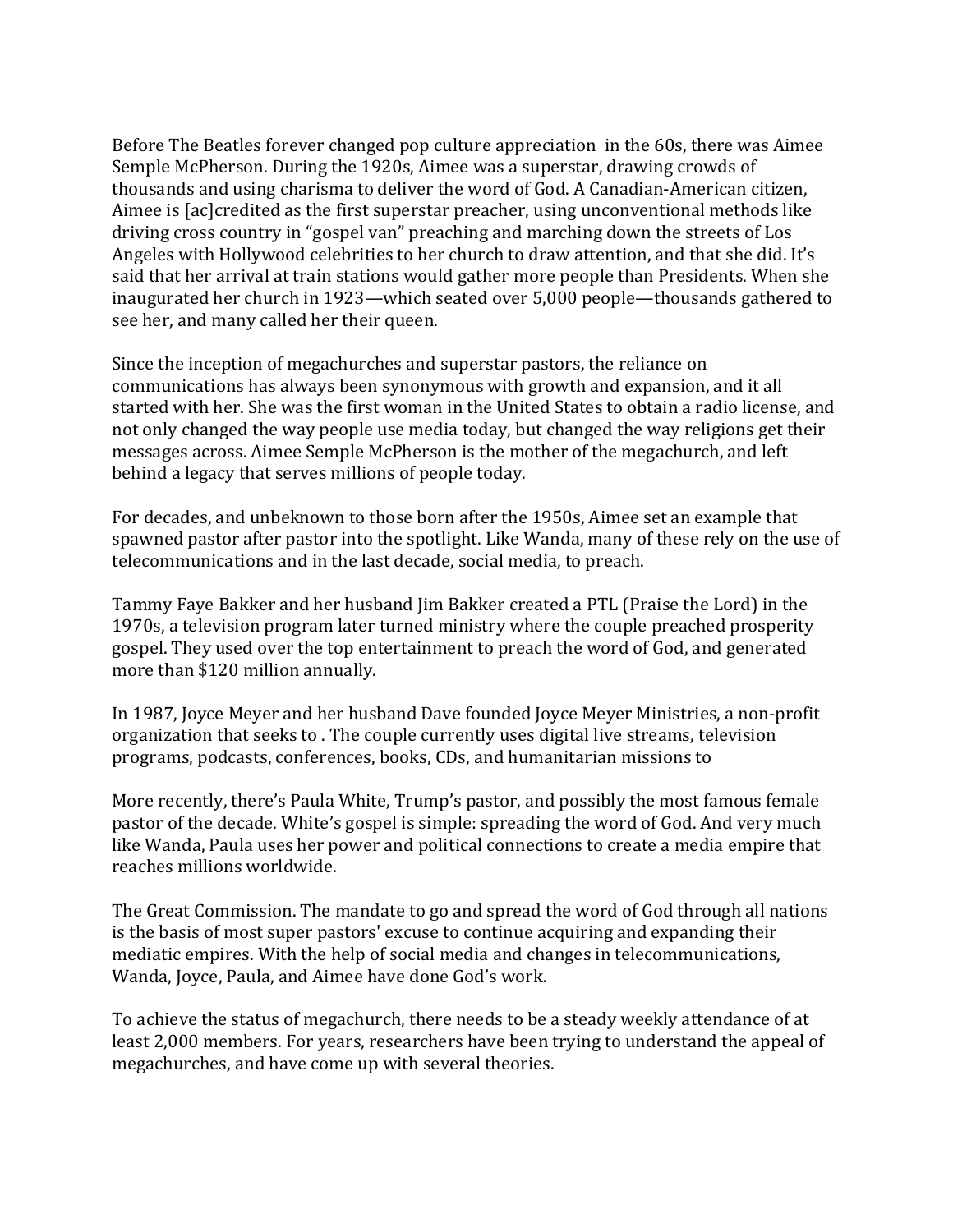Theories have come up, like how attendees are excited about what they experience that they tell their friends or how they thrive in secluded suburban areas—like Toa Alta where people need to find connections because of the seclusion.

But Wanda didn't build La Senda Antigua, the megachurch of Puerto Rico, for either of these reasons. She built it to give.

As the worship group exited the altar and dozens of little girls clad in *danza* gear headed back to their seats, I anxiously waited for the service to get to the good part. *La ofrenda.* The offering.

Then came the announcements, and Pastor Elizabeth Torres called for all the first-time guests to stand up. And I did.

By 11 a.m., around 300 people had congregated at the front of the church, on the edge of the stage-like altar. The room is dark, the lights dimmed. For years, church goers and theologists have discussed the dimming of lights during worship, and many believe it's to get people in the right headspace.

The darkness of the room makes the decorations hard to see, but the room is mostly dark gray, white, and red. The roof is made of foam tiles, with cement beams holding rows of silver and crystal chandeliers. The red carpet that adorns the entrances and rows leads to the stage, about four to five feet above eye level. At the center lies a podium with the church's logo, a dove with a crown engulfs the Earth with its wing.

In biblical lore, offering is compared to harvesting, and the gist of the metaphor she was preaching was simple. The seeds you plant now will give fruit which will be harvested. And when you reach heaven, those seeds WILL be counted. It's a gospel based fear and guilt.

Dozens of ushers stood among the rows with massive baskets in their hands, waiting. Another group of ushers passed back and forth between the congregation, waving check envelopes around like a lottery ticket salesman.

The screens displayed the ATHMóvil account where people could digitally transfer money: Alaba7. The number of people was now in the 600s. As the worship group sang about giving, hundreds lined up after each other to deposit the money in the baskets. Some danced as they waited in line, or walked back. Many praised the Lord.

According to pastora Zulema, the money would be used to fund the tv station, the radio station, the conferences. All in the service of God. She thanked all who gave, who sacrificed.

"God will bless you tenfold. Don't give up on your prayers until you see what God has for you."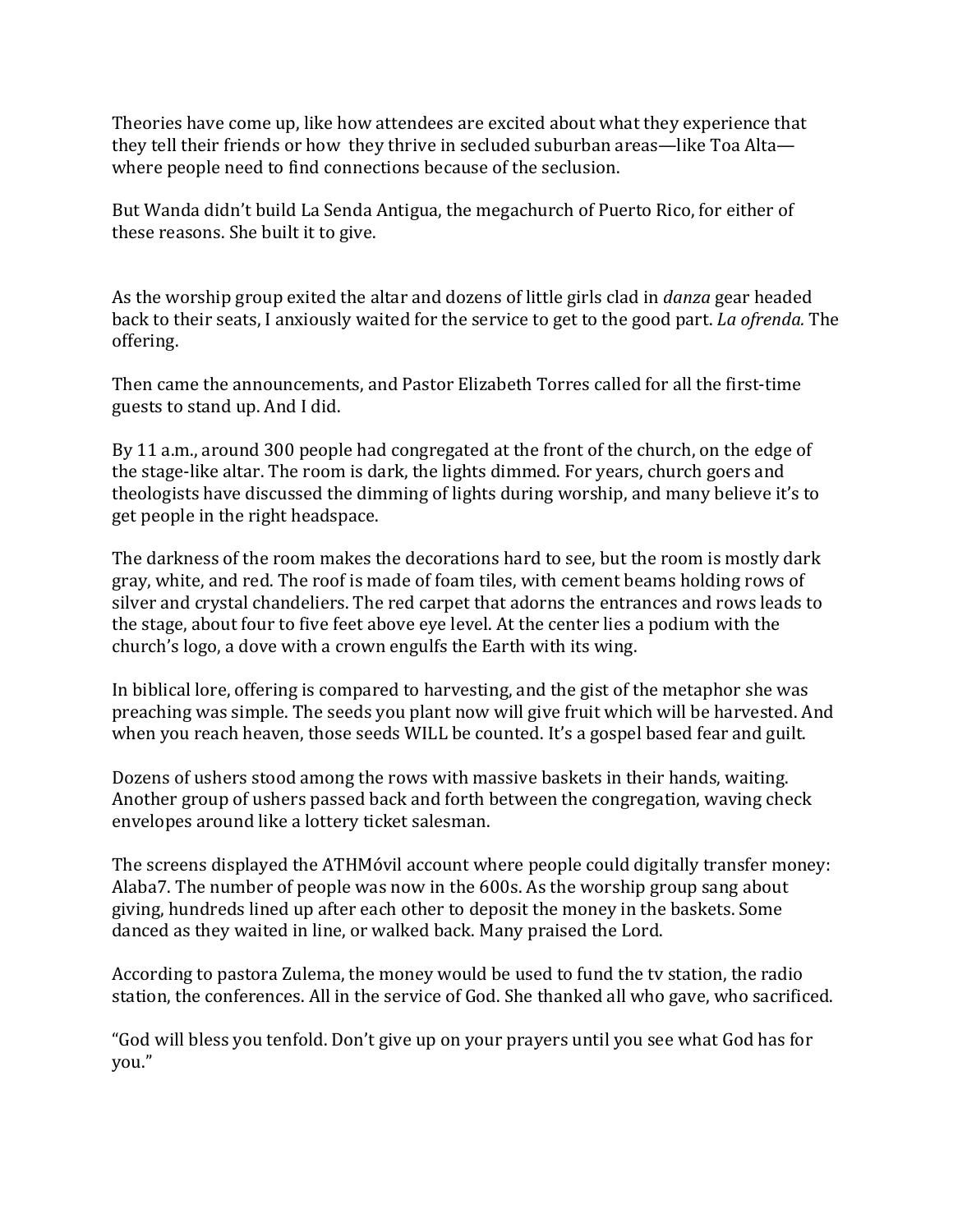They thanked her. Away they gave their money, their income, their sustenance, all in hopes that they would be blessed.

Minutes later, Pastor Zulema took over the stage and began the most crucial moment of the service. It was time for the *ofrenda.*

For prosperity preachers, what happens to you is based on how hard you believe. How strong your faith is. How good your *ofrenda* is. If you pray hard enough, and sacrifice your money, God will bless you and yours with wealth. If you're sick, put yourself in the hands of the Lord, and

When you're in heaven, God will hold you accountable for what you gave on Earth. Giving is a privilege. Give, and your house will be blessed. Give, and your life will have worth. Give, and you will help fund Wanda's mission. Pastora Zulema's plea for offering lasted 15 minutes. I was enthralled. Here, the real message and purpose of the church was bursting at the seams.

*"Ofrendar* is a life principle," she said. **"***Ofrendar* is life."

Wanda's preachings are what's known as prosperity gospel, which centers around how God's will for his people is linked to their financial well-being, but being a controversial topic, the church sells itself a little differently. La Senda Antigua, or the ancient path, is a reference to the christian church in its early stages a call for bringing things back to the way they used to be. But the church's neopentocostal style suggest that they want to move into the future.

They've shunned away the restricting rules of traditional Puerto Rican pentecostalism, like no never cutting your hair or not using any makeup, and embraced a more modern take on Christianity. Up on the stage, worship leaders wear sneakers, women wear pants, leaders use their phones instead of Bibles. They've made church cool.

It all started thousands of years ago, when dozens of cultures like the Greeks or Aztecs would sacrifice animals—or people—as offering to their superior beings, in search for protection or as a way to say thank you.

When God himself sacrificed his own son in the cross so that the sins of the people were washed away—an act commemorated today through the symbolic eating of bread and Jesus' blood in communion—-the standard for offering was set. You had to give everything you had.

For almost 2,000 years, Christianity has been a source of hope and a model of life for millions of people, and at the core of it lies offering, a sacrifice done with the intent of a higher purpose and a long history.

As for tithing, which is when a one-tenth part of something is offered. It stems from Old Testament lore, when Abraham gave a tenth of his winnings to king Melchizedek after he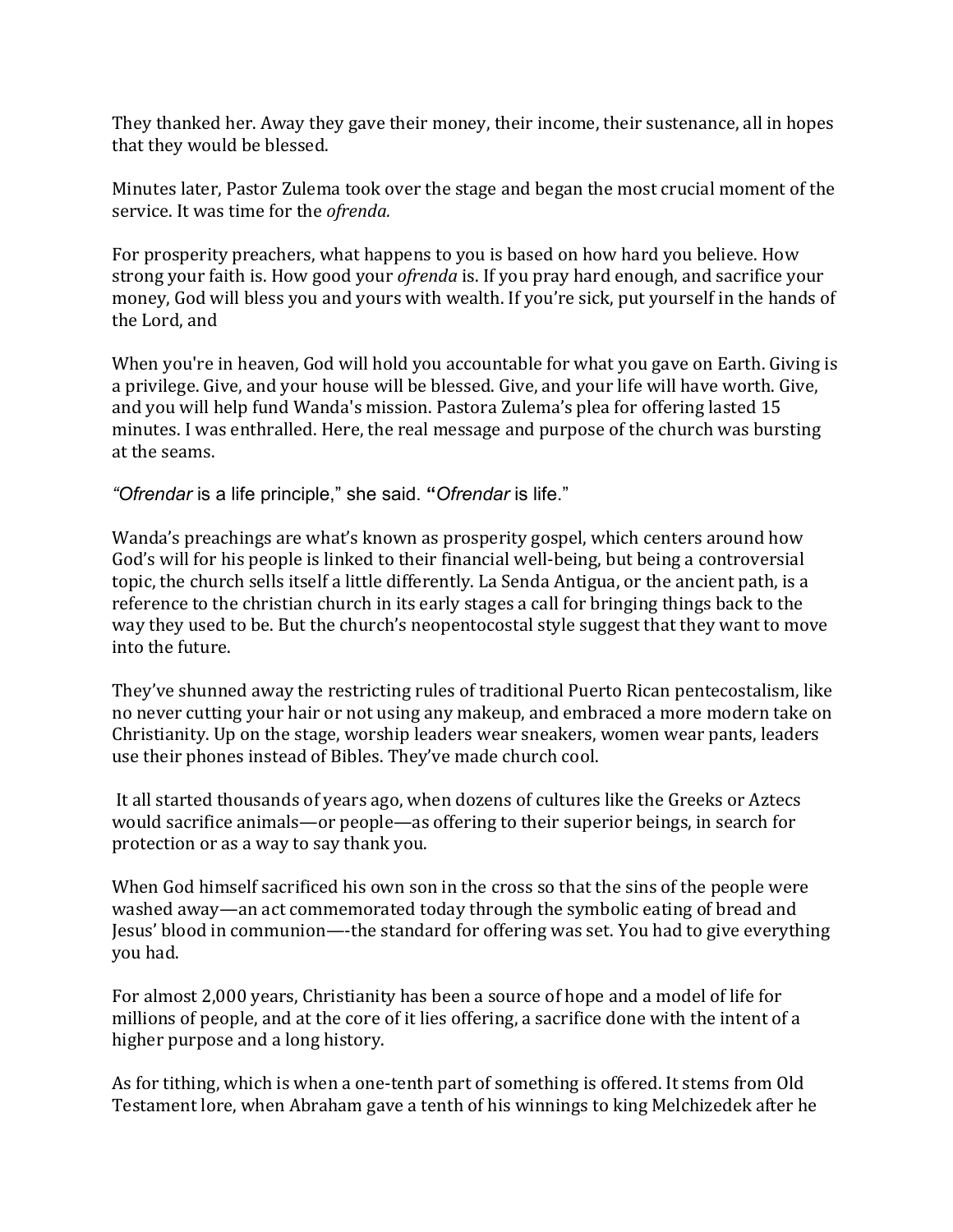blesses him. After several other mentions in different versions of the Bible, tithing became the norm for Christians, who give 10% of their income as an offering to the church.

But unless the church where they congregate has a democratic congregation—where the congregation forms part of a board that runs the church—most people don't know where their offerings end up or how its spent.

And when churches that practice prosperity gospel, like Apostle Wanda, a huge chunk of their service is dedicated to the process of offering.

Prosperity gospel is certainly not new, and most definitely not going anywhere. It stems from a mid-19th century concept: New Thought, which believes in mind-healing based on religious faith. Prosperity preachers believe that one's well-being and wealth are directly tied to the strength of the faith and the quantity of sacrifice.

The movement is attributed the rise of the evangelical campaign the Healing Revival spreading throughout a post WWII United States in the 1950s. Revivalists believe in divine healing, meaning that God healed all ailments through prayer. The fathers of the movement, William Branham and Oral Roberts conducted crusades throughout the US and Latin American, Asian, and African countries, performing miracles wherever they went.

Although the practice died out in the late 50s, the charisma that's tied to the movement lives on in modern prosperity preachers like Joel Osteen, Paula White, and of course, Wanda.

But opposition to this movement is strong within communities of faith. What if you're poor, or sick, and God doesn't grant you wealth or health. Religious critics abhor the practice because the preachers take verses like 2 Corinthians 8:9 "For ye know the grace of our Lord Jesus Christ, that, though He was rich, yet for your sakes He became poor, that ye through His poverty might be rich," out of context. They swear the context of the verse goes beyond monetary wealth.

To theologists, prosperity gospel is false because it demonizes the poor. They believe God can heal, but if he doesn't, then people blame themselves for not believing hard enough or not giving enough money to the church.

Pastor Nicholás McDonald called prosperity gospel "the worst pyramid scheme ever". To him, the scheme depends on the success of the "guy" on top, is told to desperate people, and "feeds into our idolatry."

The sermon could not be more boring. The preacher, a young bald man who called Wanda his spiritual mother, gave an hour long lackluster message about Lazarus' revival as a testimony of faith and holding out hope. But instead of going into the reasons why Jesus revived Lazarus, he focuses on his testimony, and how his spiritual mother gave him a chance to thrive.